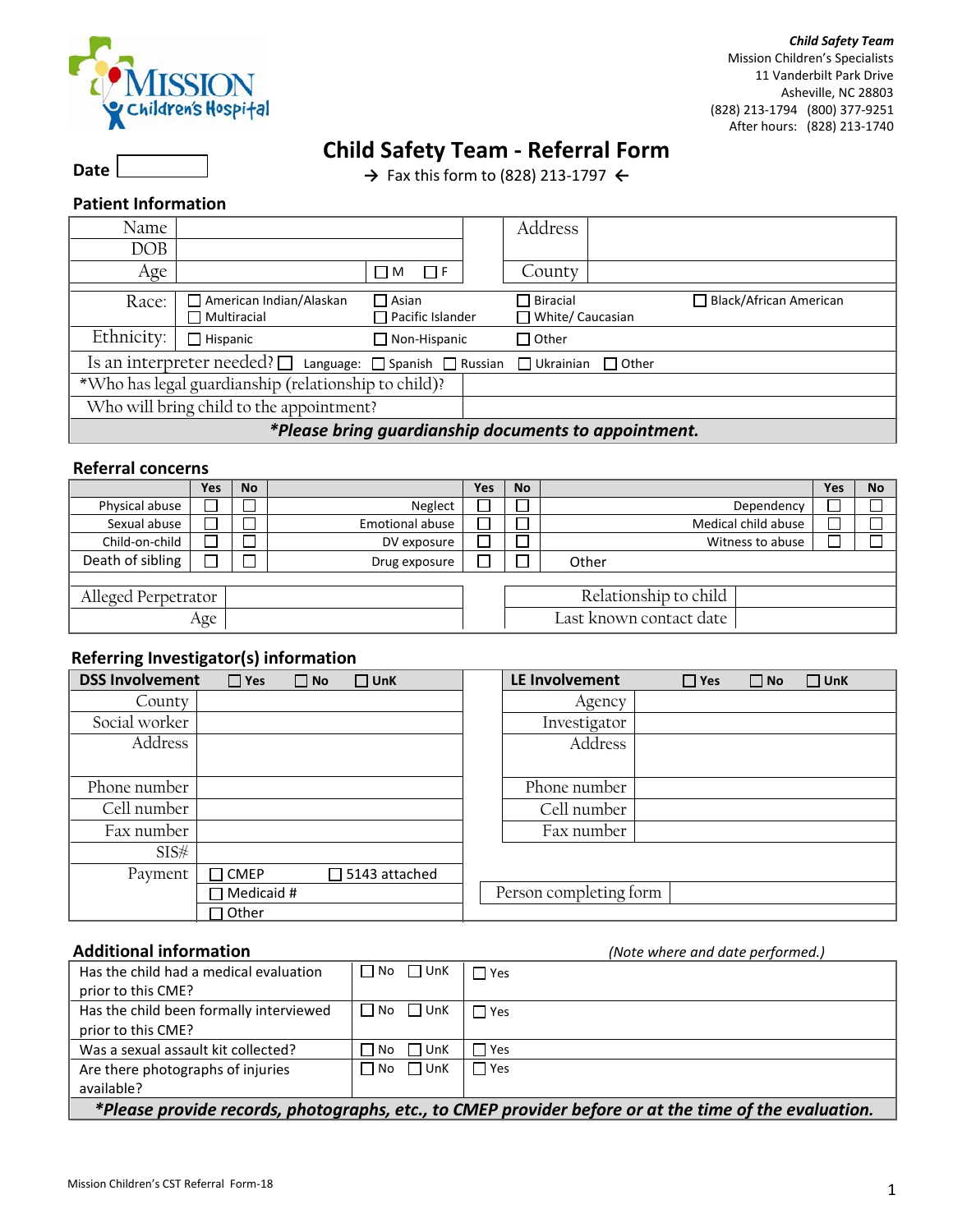| Name: |  |
|-------|--|
|       |  |

| Describe concerns: (Include disclosure details, list all of whom child has disclosed - family, friends, professionals, etc.; |
|------------------------------------------------------------------------------------------------------------------------------|
| type(s) of abuse, frequency, last abusive encounter, and any other concerns.)                                                |

**Additional CPS information:** *(Describe previous CPS history, caregivers' history of mental illness, abused in their childhood, substance abuse, domestic violence and/or legal problems.)*